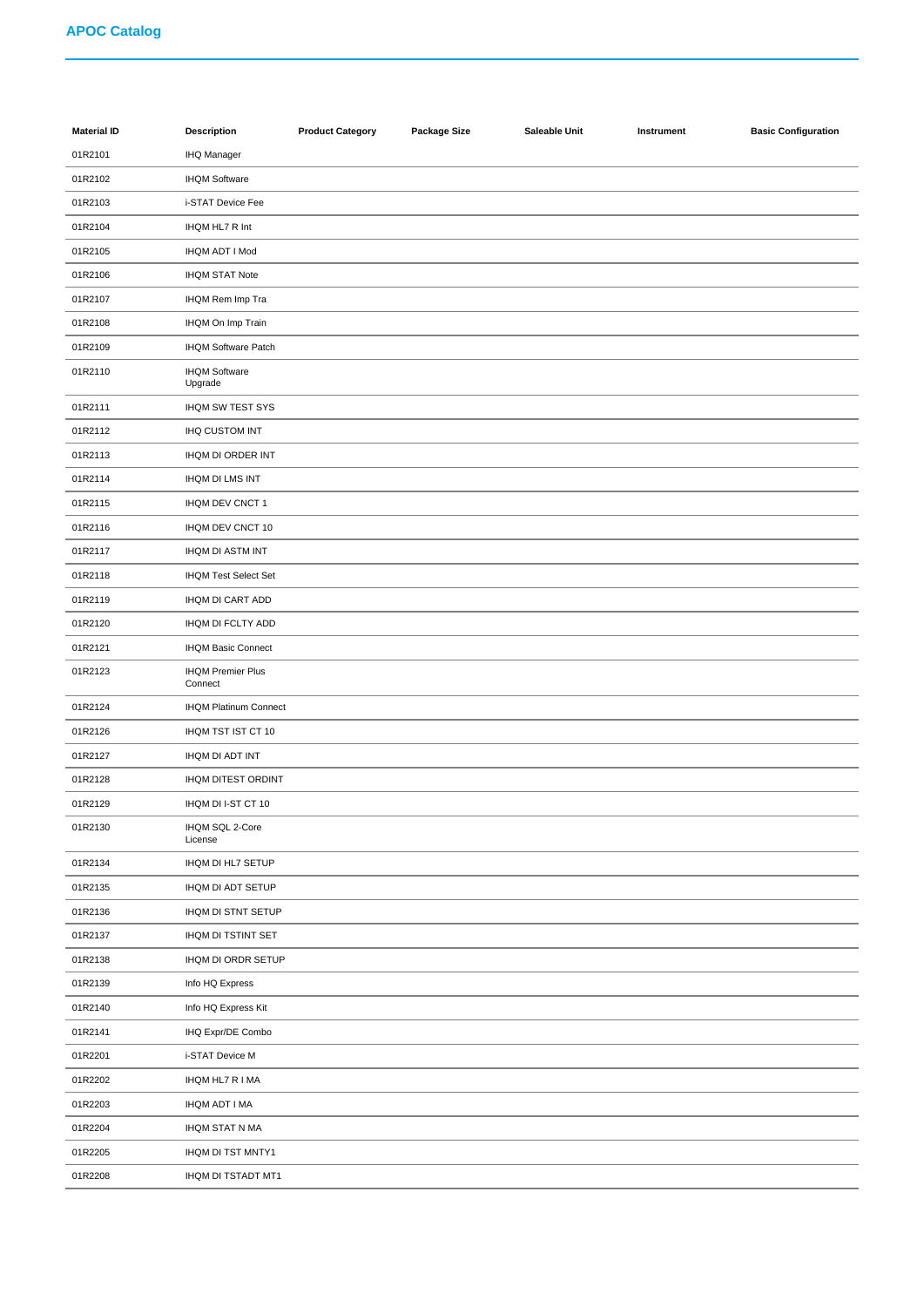| <b>Material ID</b> | <b>Description</b>                      | <b>Product Category</b> | Package Size | Saleable Unit | Instrument | <b>Basic Configuration</b> |
|--------------------|-----------------------------------------|-------------------------|--------------|---------------|------------|----------------------------|
| 01R2209            | <b>IHQM ISTATCT MNT1</b>                |                         |              |               |            |                            |
| 01R2210            | IHQM 10DEVCT MNT1                       |                         |              |               |            |                            |
| 01R2211            | <b>IHQM DI ASTM MNT1</b>                |                         |              |               |            |                            |
| 01R2221            | <b>IHQM Basic</b><br>Maintenance        |                         |              |               |            |                            |
| 01R2222            | <b>IHQM Premier</b><br>Maintenance      |                         |              |               |            |                            |
| 01R2223            | <b>IHQM Premier Plus</b><br>Maintenance |                         |              |               |            |                            |
| 01R2224            | <b>IHQM Platinum</b><br>Maintenance     |                         |              |               |            |                            |
| 01R2225            | <b>IHQM SW SYS KT MNT</b>               |                         |              |               |            |                            |
| 01R2226            | IHQM DI HL7 MNT2                        |                         |              |               |            |                            |
| 01R2227            | IHQM DI TSTHL7 MT1                      |                         |              |               |            |                            |
| 01R2229            | IHQM DI TST10D MT1                      |                         |              |               |            |                            |
| 01R2230            | IHQM DITST10ISTMT1                      |                         |              |               |            |                            |
| 01R2231            | IHQM DI I-ST 10MNT                      |                         |              |               |            |                            |
| 01R2232            | IHQM DI I-ST 10MT2                      |                         |              |               |            |                            |
| 01R2233            | IHQM DI ADT MNT2                        |                         |              |               |            |                            |
| 01R2234            | IHQM DI ORD MNT2                        |                         |              |               |            |                            |
| 01R2235            | IHQM AD HOC<br><b>TRAINING</b>          |                         |              |               |            |                            |
| 01R2236            | IHQM DI TSTHL7 MT2                      |                         |              |               |            |                            |
| 01R2237            | IHQM DI TST10D MT2                      |                         |              |               |            |                            |
| 01R2238            | IHQM DI TSTADT MT2                      |                         |              |               |            |                            |
| 01R2239            | IHQM DI TSTORD MT2                      |                         |              |               |            |                            |
| 01R2240            | IHQM DI ORDR MNT1                       |                         |              |               |            |                            |
| 01R2241            | IHQ EXP SVC 1YR                         |                         |              |               |            |                            |
| 01R2242            | IHQ EXP SVC 2YR                         |                         |              |               |            |                            |
| 01R2243            | IHQ EXP SVC 3YR                         |                         |              |               |            |                            |
| 01R2244            | IHQ EXP SVC 4YR                         |                         |              |               |            |                            |
| 01R2245            | IHQ EXP SVC 5YR                         |                         |              |               |            |                            |
| 01R2246            | IHQ EXPwSVC 3YR                         |                         |              |               |            |                            |
| 01R2247            | IHQ EXPwSVC 5YR                         |                         |              |               |            |                            |
| 01R2251            | IHQEX+DE SVC 1YR                        |                         |              |               |            |                            |
| 01R2252            | IHQEX+DE SVC 2YR                        |                         |              |               |            |                            |
| 01R2253            | IHQEX+DE SVC 3YR                        |                         |              |               |            |                            |
| 01R2254            | IHQEX+DE SVC 4YR                        |                         |              |               |            |                            |
| 01R2255            | IHQEX+DE SVC 5YR                        |                         |              |               |            |                            |
| 01R2256            | i-STAT Conn Kit, 3 YR                   |                         |              |               |            |                            |
| 01R2257            | i-STAT Conn Kit, 5 YR                   |                         |              |               |            |                            |
| 01R5325            | CART, PTH, CR1                          |                         |              |               |            |                            |
| 02R2901            | <b>BHCG Control Lvl 1</b>               |                         |              |               |            |                            |
| 02R2902            | <b>BHCG Control Lvl 2</b>               |                         |              |               |            |                            |
| 02R2903            | <b>BHCG Control Level 3</b>             |                         |              |               |            |                            |
| 02R6001            | IST Model 500 Anz                       |                         |              |               |            |                            |
|                    |                                         |                         |              |               |            |                            |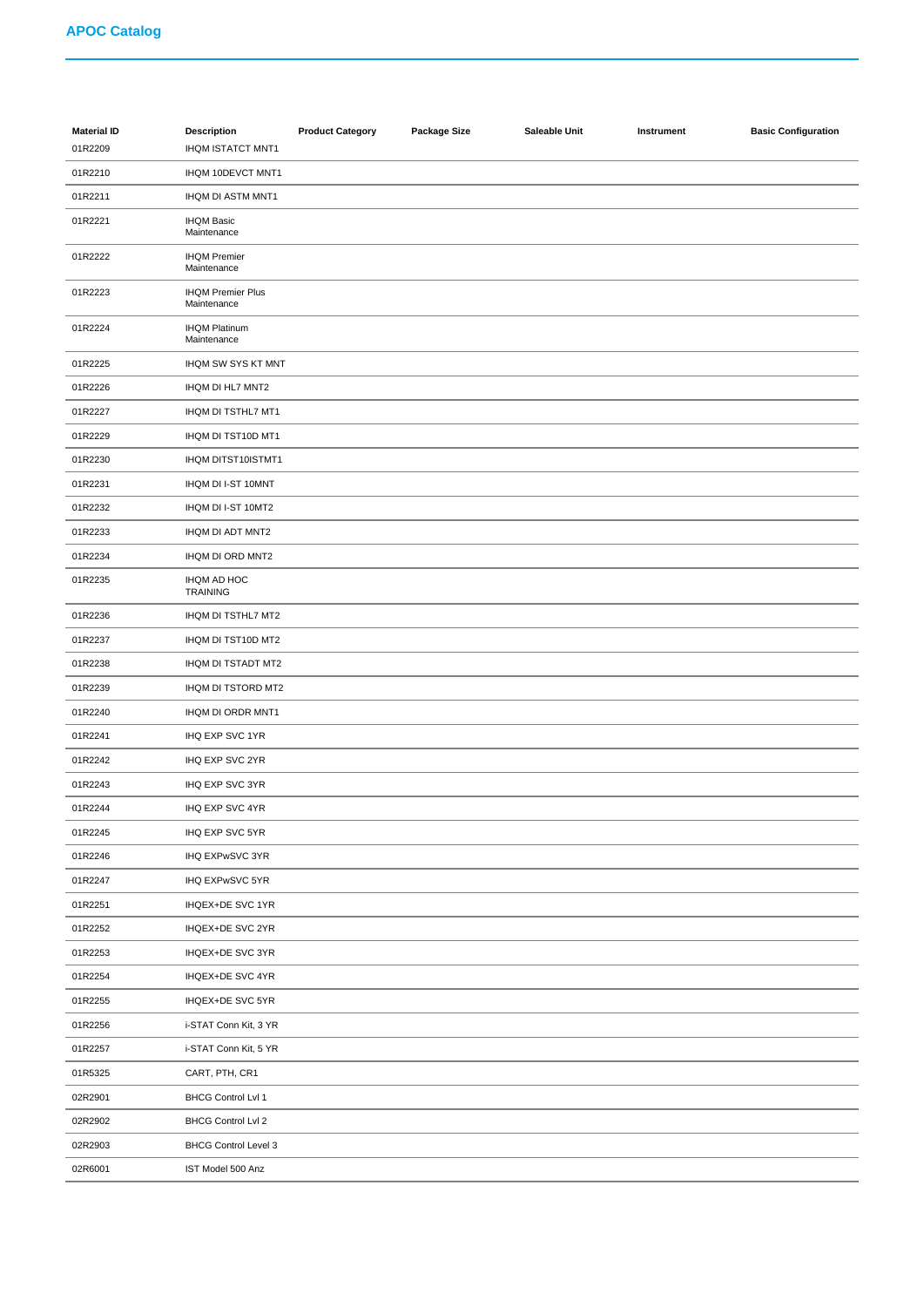| <b>Material ID</b> | <b>Description</b>                     | <b>Product Category</b> | Package Size | Saleable Unit | Instrument | <b>Basic Configuration</b> |
|--------------------|----------------------------------------|-------------------------|--------------|---------------|------------|----------------------------|
| 02R6101            | <b>IST Base Station</b>                |                         |              |               |            |                            |
| 02R6201            | IST E-Simulator                        |                         |              |               |            |                            |
| 02R6301            | IST Model500RchBat                     |                         |              |               |            |                            |
| 02R6401            | IST BS Power Spply                     |                         |              |               |            |                            |
| 02R6405            | i-STAT/Alinity Prntr Kit               |                         |              |               |            |                            |
| 02R6406            | BS, Power Cord, Japan                  |                         |              |               |            |                            |
| 02R6410            | BS, Power Cord, USA                    |                         |              |               |            |                            |
| 02R6411            | BS, Power Cord, UK                     |                         |              |               |            |                            |
| 02R6412            | BS, Power Cord,<br>Australia           |                         |              |               |            |                            |
| 02R6413            | BS, Power Cord, India,<br>SA           |                         |              |               |            |                            |
| 02R6414            | BS, Power Cord,<br>Netherlands         |                         |              |               |            |                            |
| 02R6415            | BS, Power Cord,<br>Argentina           |                         |              |               |            |                            |
| 02R6416            | BS, Power Cord, China                  |                         |              |               |            |                            |
| 02R6417            | BS, Power Cord, Israel                 |                         |              |               |            |                            |
| 02R6418            | BS, Power Cord,<br>Switzerland         |                         |              |               |            |                            |
| 02R6501            | IST Model500ManIUS                     |                         |              |               |            |                            |
| 03P1201            | Unify HW/SW 1 Inst                     |                         |              |               |            |                            |
| 03P1202            | Unify SW 1 Inst                        |                         |              |               |            |                            |
| 03P1301            | Unify Drvr 1 Inst                      |                         |              |               |            |                            |
| 03P1302            | Unfiy Serial Cbl                       |                         |              |               |            |                            |
| 03P1303            | Unify Pwr Supply                       |                         |              |               |            |                            |
| 03P1304            | Unify Pwrd Cord                        |                         |              |               |            |                            |
| 03P1305            | Unify USB Stick                        |                         |              |               |            |                            |
| 03P1401            | Unify Addtl Setup                      |                         |              |               |            |                            |
| 03P1402            | Non-SA PPI                             |                         |              |               |            |                            |
| 03P1403            | Unify SA                               |                         |              |               |            |                            |
| 03P1404            | Unify S&H                              |                         |              |               |            |                            |
| 03P7501            | ISTAT1 WIRELESS(1)                     |                         |              |               |            |                            |
| 03P7502            | <b>ISTAT WIFI UG(1)</b>                |                         |              |               |            |                            |
| 03P7506            | <b>ISTAT WIRELESS WW</b>               |                         |              |               |            |                            |
| 03P7512            | <b>ISTAT WIFI UG UK</b>                |                         |              |               |            |                            |
| 03P7513            | <b>ISTAT WIFI UG</b><br><b>GERMANY</b> |                         |              |               |            |                            |
| 03P7514            | <b>ISTAT WIFI UG</b><br><b>FRENCH</b>  |                         |              |               |            |                            |
| 03P7515            | <b>ISTAT WIFI UG</b><br>SPANISH        |                         |              |               |            |                            |
| 03P7516            | <b>ISTAT WIFI UG</b><br><b>ITALIAN</b> |                         |              |               |            |                            |
| 03P7517            | <b>ISTAT WIFI UG DUTCH</b>             |                         |              |               |            |                            |
| 03P7518            | <b>ISTAT WIFI UG</b><br>SWEDISH        |                         |              |               |            |                            |
| 03P7520            | <b>ISTAT WIFI UG</b><br>DANISH         |                         |              |               |            |                            |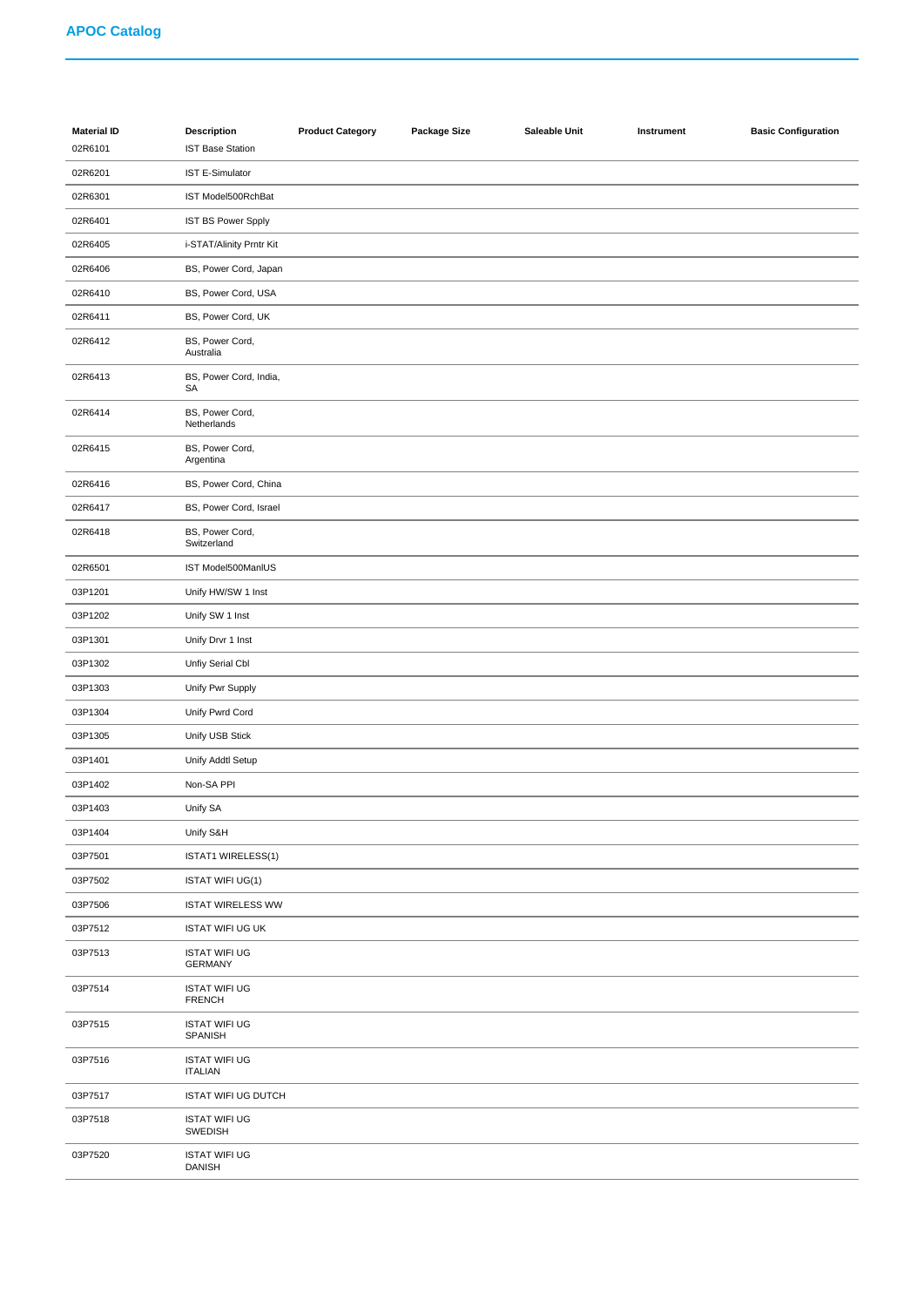| <b>Material ID</b> | <b>Description</b>                       | <b>Product Category</b> | Package Size | Saleable Unit | Instrument | <b>Basic Configuration</b> |
|--------------------|------------------------------------------|-------------------------|--------------|---------------|------------|----------------------------|
| 03P7521            | <b>ISTAT WIFI UG CHINA</b>               |                         |              |               |            |                            |
| 03P7522            | <b>ISTAT WIFI UG</b><br><b>NORWEGIAN</b> |                         |              |               |            |                            |
| 03P7523            | <b>ISTAT WIFI UG</b><br><b>FINNISH</b>   |                         |              |               |            |                            |
| 03P7524            | <b>ISTAT WIFI UG</b><br>KOREAN           |                         |              |               |            |                            |
| 03P7550            | i-STAT1WrlsAnzUpgd                       |                         |              |               |            |                            |
| 03P7551            | i-STAT1WrlsAnzUpgd                       |                         |              |               |            |                            |
| 03P7552            | i-STAT1WrlsAnzUpgd                       |                         |              |               |            |                            |
| 03P7553            | i-STAT1WrlsAnzUpgd                       |                         |              |               |            |                            |
| 03P7554            | i-STAT1WrlsAnzUpgd                       |                         |              |               |            |                            |
| 03P7555            | i-STAT1WrlsAnzUpgd                       |                         |              |               |            |                            |
| 03P7556            | i-STAT1WrlsAnzUpgd                       |                         |              |               |            |                            |
| 03P7599            | <b>ISTAT WIRLES</b><br>REFB(1)           |                         |              |               |            |                            |
| 03P7625            | APOC EG7+<br>CART(1X25)                  |                         |              |               |            |                            |
| 03P7650            | CART, EG7+, CR1                          |                         |              |               |            |                            |
| 03P7725            | APOC EG6+<br>CART(1X25)                  |                         |              |               |            |                            |
| 03P7850            | CART, G3+, CR1                           |                         |              |               |            |                            |
| 03P7925            | APOC EC8+ CART                           |                         |              |               |            |                            |
| 03P8025            | APOC 6+ CART(1X25)                       |                         |              |               |            |                            |
| 03P8125            | APOC EC4+ CART                           |                         |              |               |            |                            |
| 03P8225            | APOC E3+<br>CART(1X25)                   |                         |              |               |            |                            |
| 03P8325            | APOC G CART(1X25)                        |                         |              |               |            |                            |
| 03P8425            | APOC CREA<br>CART(1X25)                  |                         |              |               |            |                            |
| 03P8450            | CART, CREA, CR1                          |                         |              |               |            |                            |
| 03P8525            | APOC CG4+<br>CART(1X25)                  |                         |              |               |            |                            |
| 03P8550            | CART, CG4+, CR1                          |                         |              |               |            |                            |
| 03P8625            | APOC ACTC<br>CART(1X25)                  |                         |              |               |            |                            |
| 03P8725            | APOC ACTK CART                           |                         |              |               |            |                            |
| 03P8825            | APOC CG8+<br>CART(1X25)                  |                         |              |               |            |                            |
| 03P8850            | CART, CG8+, CR1                          |                         |              |               |            |                            |
| 03P8924            | APOC PT CART(1X24)                       |                         |              |               |            |                            |
| 03P9025            | APOC TROPONIN<br>CAR(1X25)               |                         |              |               |            |                            |
| 03P9225            | APOC CK-MB<br>CART(1X25)                 |                         |              |               |            |                            |
| 03P9250            | CART, CKMB, CR1                          |                         |              |               |            |                            |
| 03P9325            | APOC BNP CART                            |                         |              |               |            |                            |
| 03P9350            | CART, BNP, CR1                           |                         |              |               |            |                            |
| 03R1201            | Unify HW/SW 1 Inst                       |                         |              |               |            |                            |
| 03R1202            | Unify SW 1 Inst                          |                         |              |               |            |                            |
| 03R1301            | Unify Drvr 1 Inst                        |                         |              |               |            |                            |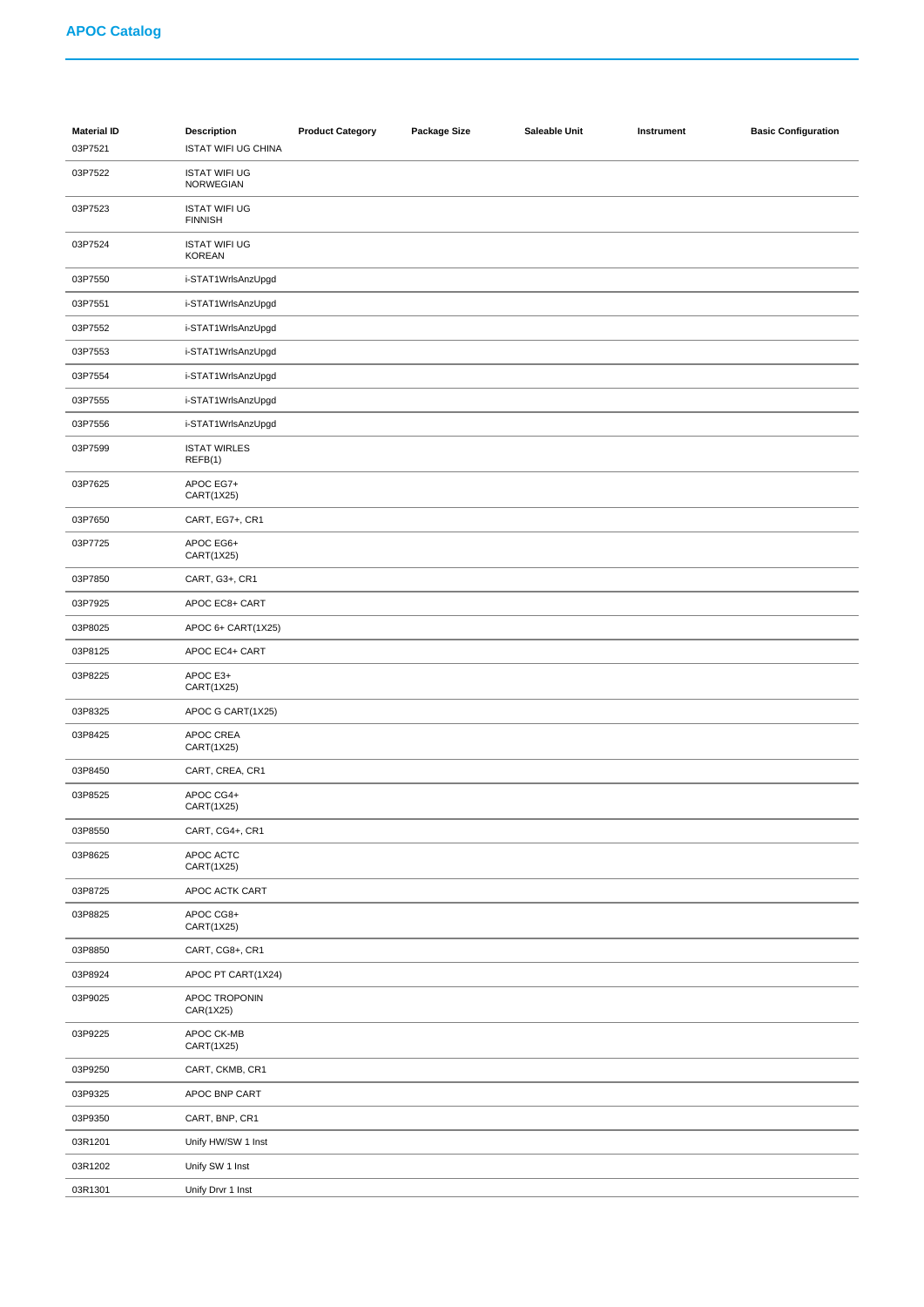| <b>Material ID</b> | <b>Description</b>                   | <b>Product Category</b> | Package Size | Saleable Unit | Instrument | <b>Basic Configuration</b> |
|--------------------|--------------------------------------|-------------------------|--------------|---------------|------------|----------------------------|
| 03R1302            | Unfiy Serial Cbl                     |                         |              |               |            |                            |
| 03R1303            | Unify Pwr Supply                     |                         |              |               |            |                            |
| 03R1304            | Unify Pwrd Cord                      |                         |              |               |            |                            |
| 03R1305            | Unify USB Stick                      |                         |              |               |            |                            |
| 03R1401            | Unify Addtl Setup                    |                         |              |               |            |                            |
| 03R1402            | Non-SA PPI                           |                         |              |               |            |                            |
| 03R1403            | Unify SA                             |                         |              |               |            |                            |
| 03R1404            | Unify S&H                            |                         |              |               |            |                            |
| 03R3901            | CD-ROM, Chinese I                    |                         |              |               |            |                            |
| 04J4820            | IST <sub>1</sub><br>GVTFIELDKIT(1EA) |                         |              |               |            |                            |
| 04J4840            | Cool Box Kit                         |                         |              |               |            |                            |
| 04J4850            | IST DISTRIB KIT(1EA)                 |                         |              |               |            |                            |
| 04J4853            | DSTB KT w/3YR SRV                    |                         |              |               |            |                            |
| 04J4855            | DSTB KT w/5YR SRV                    |                         |              |               |            |                            |
| 04J5021            | IST PT LVL 1<br>CTL(10X1.7)          |                         |              |               |            |                            |
| 04J5022            | IST PT LVL 2<br>CTL(10X1.7)          |                         |              |               |            |                            |
| 04J6020            | IST WAIVED KIT(1)                    |                         |              |               |            |                            |
| 04J6021            | WAVD KT w/3YR SRV                    |                         |              |               |            |                            |
| 04J6025            | WAVD KT w/5YR SRV                    |                         |              |               |            |                            |
| 04P7301            | IST DWNLDR RCGR(1)                   |                         |              |               |            |                            |
| 04P7303            | <b>IST DWNLDR</b><br>CABLES(1)       |                         |              |               |            |                            |
| 04P7304            | IST DWNLDR RGR K                     |                         |              |               |            |                            |
| 04P7305            | i-STAT 1 DLR, China                  |                         |              |               |            |                            |
| 04P7402            | ISTAT COMBO PS(1)                    |                         |              |               |            |                            |
| 04P7403            | STAT1 RECHRG BTRY                    |                         |              |               |            |                            |
| 04P7404            | <b>ISTAT PRINTER KIT(1)</b>          |                         |              |               |            |                            |
| 04P7410            | Alinity Printer Kit, AUS,<br>NZ      |                         |              |               |            |                            |
| 04P7411            | Alinity Printer Kit, EU              |                         |              |               |            |                            |
| 04P7412            | Alinity Printer Kit, SA              |                         |              |               |            |                            |
| 04P7413            | Alinity Printer Kit, UK              |                         |              |               |            |                            |
| 04P7501            | IST STAT 1 ANALYZ                    |                         |              |               |            |                            |
| 04P7502            | i-STAT 1 Analyzer,<br>China          |                         |              |               |            |                            |
| 04P7530            | i-STAT 1 Analyzer 30R                |                         |              |               |            |                            |
| 04P7531            | i-STAT 1 Analyzer 31R                |                         |              |               |            |                            |
| 04P7532            | i-STAT 1 Analyzer 32R                |                         |              |               |            |                            |
| 04P7802            | <b>IST1 WRLS CDROM</b><br>2(1)       |                         |              |               |            |                            |
| 04P7803            | IST1 WRLS CDROM 3                    |                         |              |               |            |                            |
| 05P0108            | <b>ISLS STARTER KIT(1)</b>           |                         |              |               |            |                            |
| 05P5825            | APOC BHCG<br>CART(1X25)              |                         |              |               |            |                            |
| 05P5901            | <b>BHCG CONTROL</b>                  |                         |              |               |            |                            |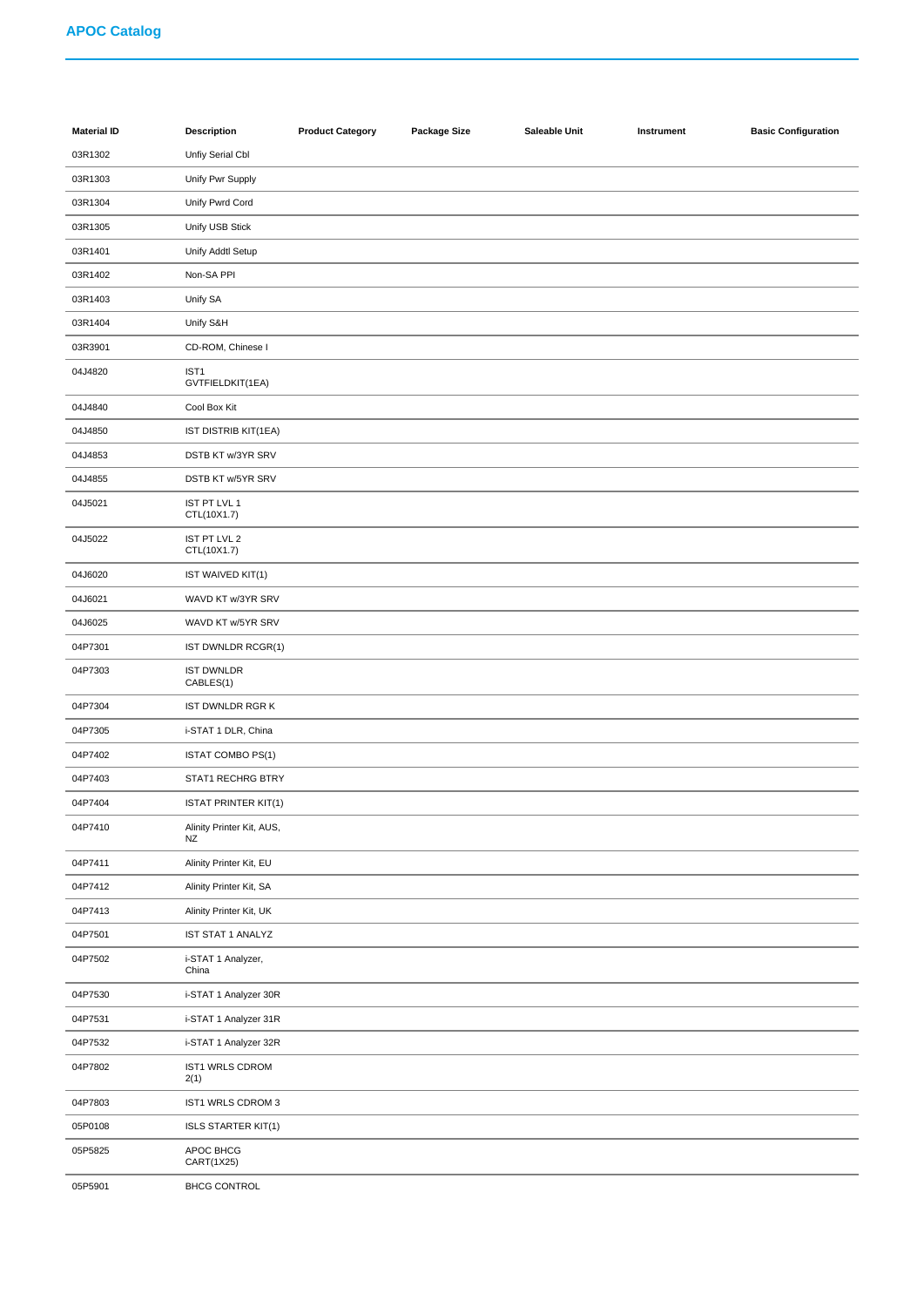| <b>Material ID</b> | <b>Description</b><br>LV1(1)        | <b>Product Category</b> | Package Size | Saleable Unit | Instrument | <b>Basic Configuration</b> |
|--------------------|-------------------------------------|-------------------------|--------------|---------------|------------|----------------------------|
| 05P5902            | <b>BHCG CONTROL</b><br>LV2(1)       |                         |              |               |            |                            |
| 05P5903            | <b>BHCG CONTROL</b><br>LV3(1)       |                         |              |               |            |                            |
| 05P5904            | BHCG CAL VER(1)                     |                         |              |               |            |                            |
| 05P7001            | <b>TRICONTRL</b><br>CALVER(1)       |                         |              |               |            |                            |
| 05P7101            | TRICONTRL LVL 1(1)                  |                         |              |               |            |                            |
| 05P7201            | TRICONTRL LVL 2(1)                  |                         |              |               |            |                            |
| 05P7301            | TRICONTRL LVL 3(1)                  |                         |              |               |            |                            |
| 05P7515            | Alinity Latch Return<br>Tool        |                         |              |               |            |                            |
| 06F1101            | <b>IST ELEC SIMULATR</b>            |                         |              |               |            |                            |
| 06F1102            | i-STAT 1 Sim, China                 |                         |              |               |            |                            |
| 06F1201            | <b>IST LVL1 AQUS</b><br>CTL(10X1.7) |                         |              |               |            |                            |
| 06F1202            | <b>IST TRPN CTL</b><br>LVL1(1X6BTL) |                         |              |               |            |                            |
| 06F1204            | IST HCT LVL 1<br>CNT(1BX)           |                         |              |               |            |                            |
| 06F1205            | IST HCT LVL 2 CNL(1)                |                         |              |               |            |                            |
| 06F1206            | IST HCT LVL 3 CNT                   |                         |              |               |            |                            |
| 06F1207            | IST HCT CAL VERF(1)                 |                         |              |               |            |                            |
| 06F1209            | <b>IST CKMB LVL 1</b><br>C(1BX)     |                         |              |               |            |                            |
| 06F1210            | <b>IST CKMB LVL2</b><br>C(1BX)      |                         |              |               |            |                            |
| 06F1211            | <b>IST CKMB LVL3</b><br>C(1BX)      |                         |              |               |            |                            |
| 06F1212            | <b>IST CKMB TRILVL</b><br>C(1BX)    |                         |              |               |            |                            |
| 06F1213            | IST CHEM8 LVL1<br>C(1BX)            |                         |              |               |            |                            |
| 06F1214            | IST CHEM8 LVL1B<br>C(1BX)           |                         |              |               |            |                            |
| 06F1215            | IST CHEM8 LVL2<br>C(1BX)            |                         |              |               |            |                            |
| 06F1216            | IST CHEM8 LVL3<br>C(1BX)            |                         |              |               |            |                            |
| 06F1217            | IST CHEM8 CAL<br>VER(1BX)           |                         |              |               |            |                            |
| 06F1218            | IST BNP LVL 1 C(1 BX)               |                         |              |               |            |                            |
| 06F1219            | IST BNP LVL 2 C(1BX)                |                         |              |               |            |                            |
| 06F1220            | IST BNP LVL 3 C(1 BX)               |                         |              |               |            |                            |
| 06F1221            | IST BNP CAL VERF(1<br>BX)           |                         |              |               |            |                            |
| 06F1301            | IST LVL2 AQUS CTL                   |                         |              |               |            |                            |
| 06F1302            | IST TRPN CTL<br>LVL2(1X6BTL)        |                         |              |               |            |                            |
| 06F1401            | <b>IST LVL3 AQUS</b><br>CTL(10X1.7) |                         |              |               |            |                            |
| 06F1402            | IST TRPN CTL<br>LVL3(1X6BTL)        |                         |              |               |            |                            |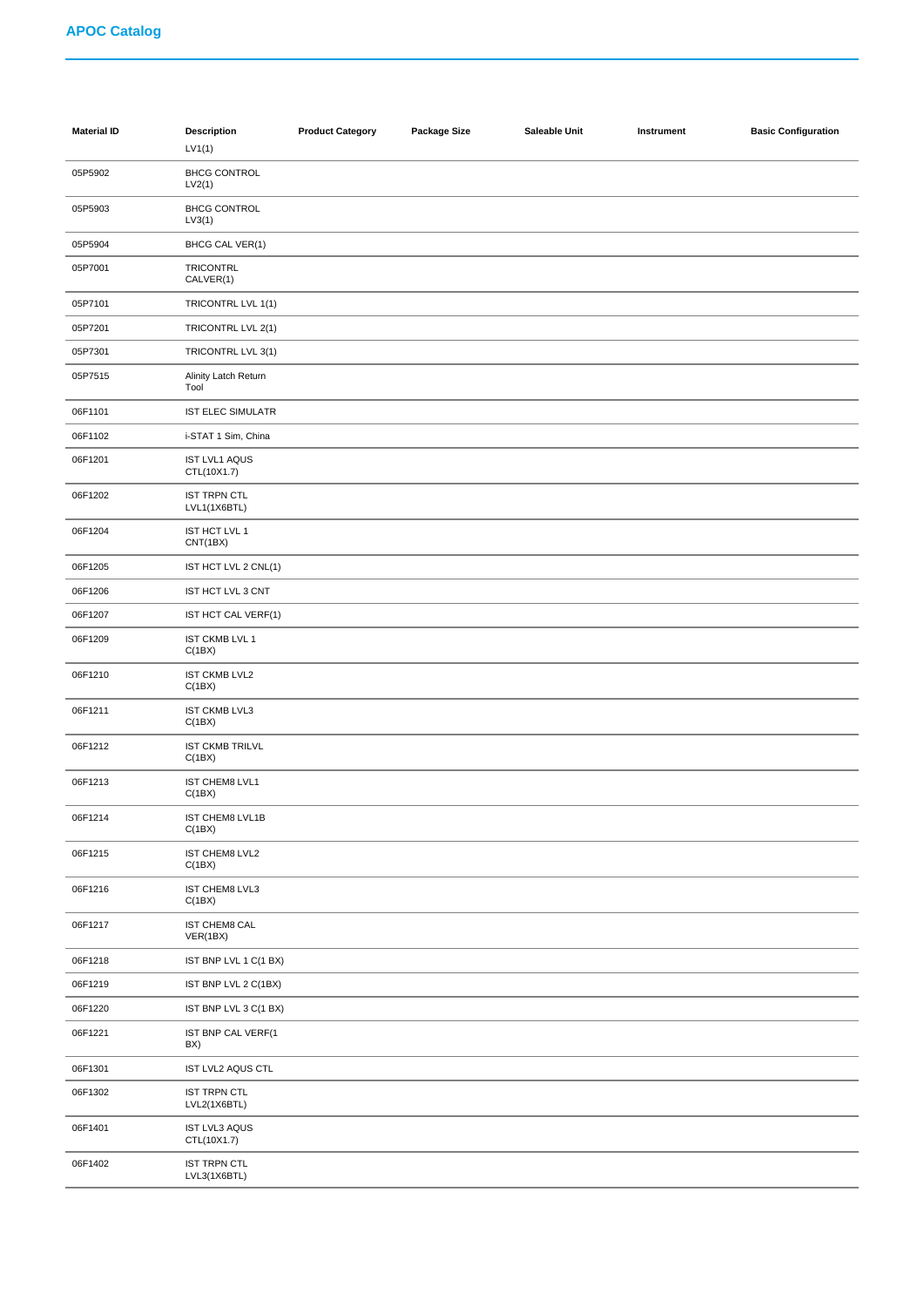| <b>Material ID</b> | <b>Description</b>                  | <b>Product Category</b> | Package Size | Saleable Unit | Instrument | <b>Basic Configuration</b> |
|--------------------|-------------------------------------|-------------------------|--------------|---------------|------------|----------------------------|
| 06F1501            | IST CAL VER(20X1.7)                 |                         |              |               |            |                            |
| 06F1502            | <b>IST TRPN CAL</b><br>V/KT(1X6BTL) |                         |              |               |            |                            |
| 06F1630            | STAT1 OP/MNL US(1<br>EA)            |                         |              |               |            |                            |
| 06F1635            | <b>ISTAT1 OP/MNL ITLN</b>           |                         |              |               |            |                            |
| 06F1639            | STAT1 PWR CRD<br>US(1EA)            |                         |              |               |            |                            |
| 06F1643            | STAT1 PWR CRD UK                    |                         |              |               |            |                            |
| 06F1679            | IST 1 GVT HS<br>CASE(1EA)           |                         |              |               |            |                            |
| 06F1682            | DL/PR PWR Cable,<br>Argentina       |                         |              |               |            |                            |
| 06F1683            | DL/PR PWR Cable,<br>China           |                         |              |               |            |                            |
| 06F1684            | DL/PR PWR Cable,<br>Israel          |                         |              |               |            |                            |
| 06F1685            | DL/PR PWR Cable,<br>Switzerland     |                         |              |               |            |                            |
| 06F1687            | IST1 USER GD Czech                  |                         |              |               |            |                            |
| 06F1688            | <b>IST1 USER GD</b><br>Slovakian    |                         |              |               |            |                            |
| 06F1689            | IST1 USER GD Polish                 |                         |              |               |            |                            |
| 06F1690            | <b>IST1 USER GD</b><br>Russian      |                         |              |               |            |                            |
| 06F1691            | IST1 USER GD<br>Romanian            |                         |              |               |            |                            |
| 06F1692            | IST1 USER GD Finnish                |                         |              |               |            |                            |
| 06F1697            | DL/PR PWR Cable,<br>Japan           |                         |              |               |            |                            |
| 06F1710            | PRINTER CRADLE(1<br>EA)             |                         |              |               |            |                            |
| 06F1711            | PORT PRNTR<br>PAPER(1X6)            |                         |              |               |            |                            |
| 06F1910            | SEIK PRNTR PAPER(1<br>ROLL)         |                         |              |               |            |                            |
| 06F2003            | <b>IST WAIVED TEST</b><br>M(1)      |                         |              |               |            |                            |
| 06F2020            | IST WAIVED ANALY(1)                 |                         |              |               |            |                            |
| 06F2023            | WAVD AL KT<br>w/3YRSRV              |                         |              |               |            |                            |
| 06F2025            | WAVD AL KT<br>w/5YRSRV              |                         |              |               |            |                            |
| 06F2113            | IR LINK CABLE(2 FT)                 |                         |              |               |            |                            |
| 06F2114            | IR LINK CABLE(5 FT)                 |                         |              |               |            |                            |
| 06F2126            | 9V LITHIUM<br>BATTYS(1X6)           |                         |              |               |            |                            |
| 06F2132            | 8.4V Recharge Battery               |                         |              |               |            |                            |
| 06F2133            | Powerex Batt Charger                |                         |              |               |            |                            |
| 06F2135            | <b>IST PRNTR</b><br>BATTERY(1)      |                         |              |               |            |                            |
| 06F2136            | <b>Battery Carrier Assy</b>         |                         |              |               |            |                            |
| 06F2137            | <b>Battery Door Assy</b>            |                         |              |               |            |                            |
| 06F2138            | Foot Housing, 4pcs Kit              |                         |              |               |            |                            |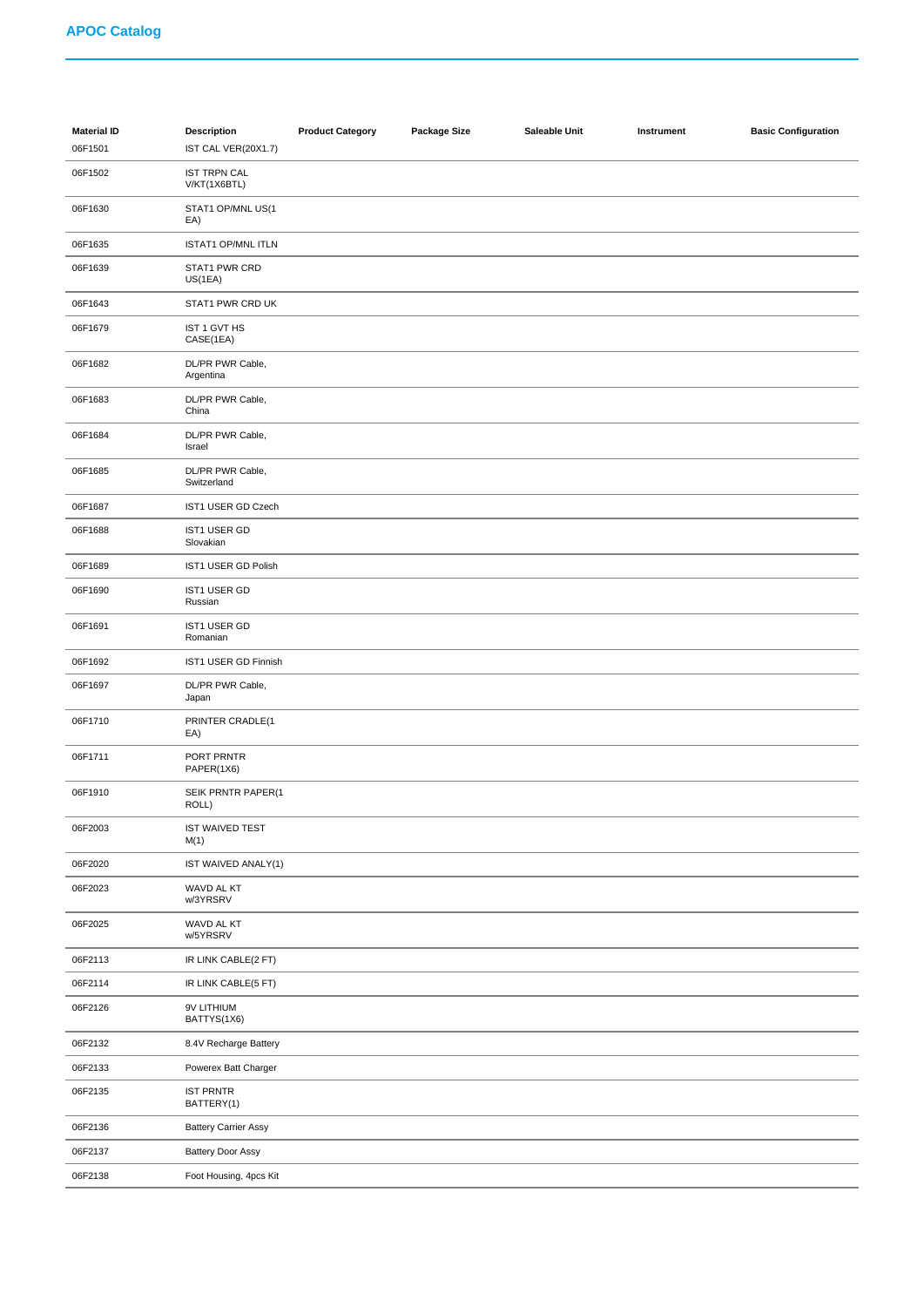| <b>Material ID</b> | <b>Description</b>                        | <b>Product Category</b> | Package Size | Saleable Unit | Instrument | <b>Basic Configuration</b> |
|--------------------|-------------------------------------------|-------------------------|--------------|---------------|------------|----------------------------|
| 06F2139            | Ceramic Cart Strip,<br><b>REPL</b>        |                         |              |               |            |                            |
| 06F2355            | <b>IST RCHRGBL</b><br>BTRY(1EA)           |                         |              |               |            |                            |
| 06F2357            | <b>DOWNLOADRRECHR</b><br>GCX(1X1)         |                         |              |               |            |                            |
| 06F2360            | IST CDS V5.0(EACH)                        |                         |              |               |            |                            |
| 06F2363            | DL LAN FILTER CBL(1)                      |                         |              |               |            |                            |
| 06F2401            | <b>IST MDL1 LIS</b><br>I/FC(EACH)         |                         |              |               |            |                            |
| 06F2416            | <b>ISTAT</b><br>DISPENSING(1B/500)        |                         |              |               |            |                            |
| 06F2420            | Dispensing Tip 100pk                      |                         |              |               |            |                            |
| 06F2430            | Dispensing Tip 500pk                      |                         |              |               |            |                            |
| 06F2450            | <b>Closed Transfer Device</b>             |                         |              |               |            |                            |
| 06P1701            | CKMB CTRL LV 1(1)                         |                         |              |               |            |                            |
| 06P1702            | CKMB CTRL LV 2(1)                         |                         |              |               |            |                            |
| 06P1703            | CKMB CTRL LV 3(1)                         |                         |              |               |            |                            |
| 06P1704            | CKMB CAL VER(1)                           |                         |              |               |            |                            |
| 06P1705            | BNP CTRL LV 1(1)                          |                         |              |               |            |                            |
| 06P1706            | BNP CTRL LV 2(1)                          |                         |              |               |            |                            |
| 06P1707            | BNP CTRL LV 3(1)                          |                         |              |               |            |                            |
| 06P1708            | BNP CAL VER(1)                            |                         |              |               |            |                            |
| 06P1709            | TROPONIN CTL LV 1                         |                         |              |               |            |                            |
| 06P1710            | TROPONIN CTL LV<br>2(1)                   |                         |              |               |            |                            |
| 06P1711            | TROPONIN CTL LV<br>3(1)                   |                         |              |               |            |                            |
| 06P1712            | TROPONIN CAL<br>VER(1)                    |                         |              |               |            |                            |
| 06P1713            | PT CTL LV 1(1)                            |                         |              |               |            |                            |
| 06P1714            | PT CTL LV 2(1)                            |                         |              |               |            |                            |
| 06P1715            | ACT CTL LV 1                              |                         |              |               |            |                            |
| 06P1716            | ACT CTL LV 2                              |                         |              |               |            |                            |
| 06P2325            | APOC Troponin Cart                        |                         |              |               |            |                            |
| 06P2801            | Contact Pin Cleaning<br>Kit               |                         |              |               |            |                            |
| 07G8201            | <b>IST LVL1 ACT</b><br>CTL(10X1.7)        |                         |              |               |            |                            |
| 07G8301            | <b>ISTA LVL2 ACT</b><br>CTL(10X1.7)       |                         |              |               |            |                            |
| 07P0405            | Piccolo Waived Comp<br><b>Binder Assy</b> |                         |              |               |            |                            |
| 07P0406            | Piccolo Mod Complexity<br>Comp Binder     |                         |              |               |            |                            |
| 07P0407            | Piccolo Paper Roll (Box<br>of $6)$        |                         |              |               |            |                            |
| 07P0408            | Piccolo Express Ops<br>Manual             |                         |              |               |            |                            |
| 07P0409            | Piccolo Fan Filter 60MM                   |                         |              |               |            |                            |
| 07P0410            | Piccolo Fan Filter 80MM                   |                         |              |               |            |                            |
| 07P0411            | Piccolo IRIS Power                        |                         |              |               |            |                            |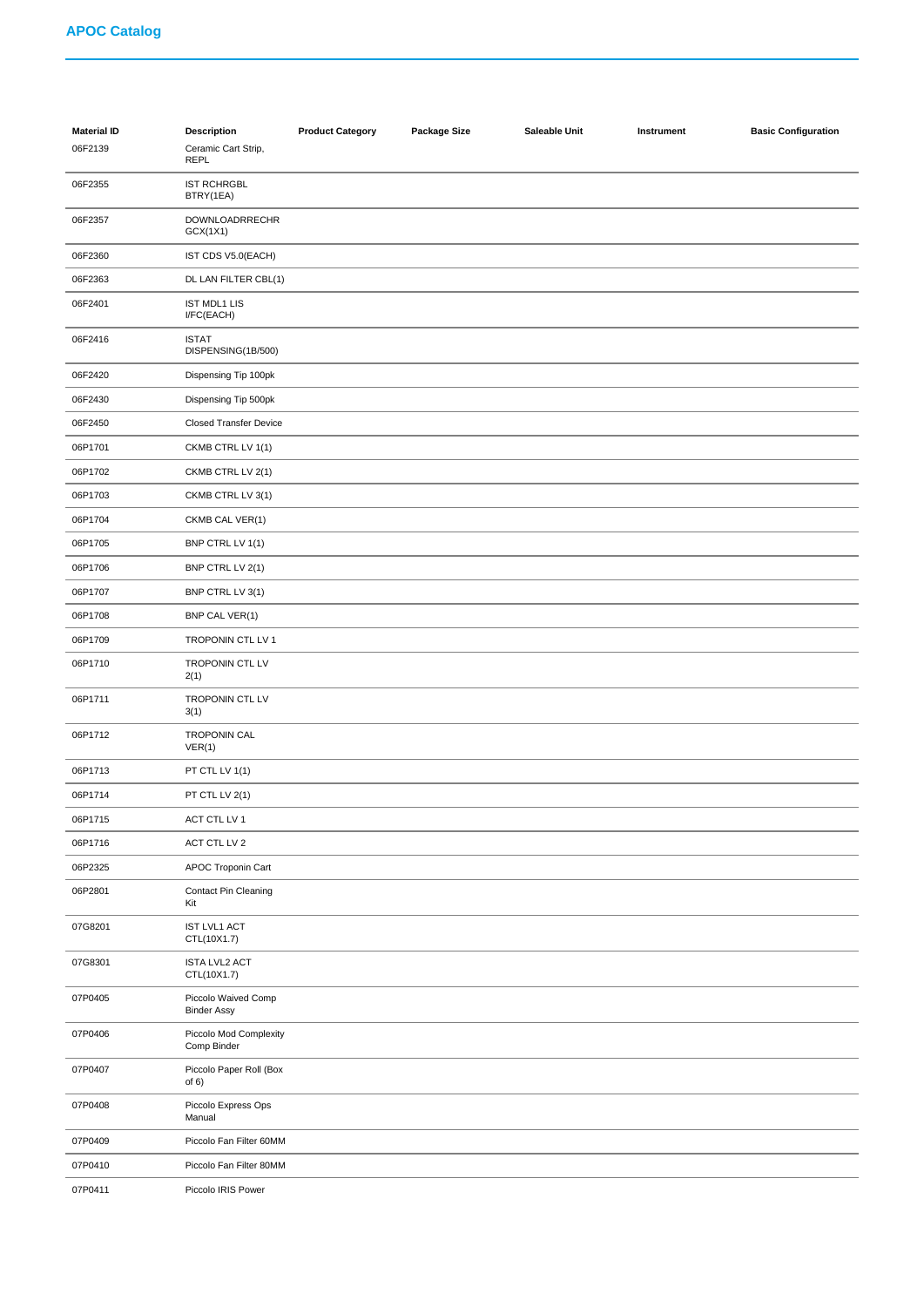| <b>Material ID</b> | <b>Description</b><br>Supply                | <b>Product Category</b> | Package Size | Saleable Unit | Instrument | <b>Basic Configuration</b> |
|--------------------|---------------------------------------------|-------------------------|--------------|---------------|------------|----------------------------|
| 07P0412            | Piccolo VS2 Power<br>Inverter               |                         |              |               |            |                            |
| 07P0413            | Piccolo Result Cards,<br>300 PK             |                         |              |               |            |                            |
| 07P0414            | Piccolo Lith Heparin<br>Microtainer 3ml     |                         |              |               |            |                            |
| 07P0415            | Piccolo Minipet, 100UL<br>Gray              |                         |              |               |            |                            |
| 07P0416            | Piccolo Tip, Disp, Rach<br>of 96            |                         |              |               |            |                            |
| 07P0417            | Piccolo LIPD Int'I<br>Guide                 |                         |              |               |            |                            |
| 07P0418            | Piccolo Power<br>Cord, Black Jacket         |                         |              |               |            |                            |
| 07P0420            | Piccolo Gov Field<br>Expres Deply Case      |                         |              |               |            |                            |
| 07P0501            | Piccolo Express<br>Analyzer                 |                         |              |               |            |                            |
| 07P0502            | Piccolo Government<br>Field Kit             |                         |              |               |            |                            |
| 08K4601            | <b>ISTAT DE</b><br>SFTWR(EACH)              |                         |              |               |            |                            |
| 08K4620            | <b>ISTAT DE SW HOSP</b><br>LIC              |                         |              |               |            |                            |
| 08K4621            | ISTAT DE SW POL LIC                         |                         |              |               |            |                            |
| 09P3125            | APOC CHEM8<br>CART(1X25)                    |                         |              |               |            |                            |
| 09P3720            | ALINITY I DHEAS RGT<br>(200T)               |                         |              |               |            |                            |
| 09P3721            | ALINITY I DHEAS RGT<br>(1000T)              |                         |              |               |            |                            |
| 09P8125            | CART, cTnl NxG                              |                         |              |               |            |                            |
| 02R6002            | Alinity Analyzer R&R                        |                         |              |               |            |                            |
| 02R6082            | Alinity Analyzer 82R                        |                         |              |               |            |                            |
| 06F1693            | <b>IST1 USER GD TW &amp;</b><br>KR          |                         |              |               |            |                            |
| 02R6080            | Alinity Analyzer 80R                        |                         |              |               |            |                            |
| 02R6081            | Alinity Analyzer 81R                        |                         |              |               |            |                            |
| 02R6421            | BS, Power Cord,<br>Taiwan                   |                         |              |               |            |                            |
| 02R6422            | DL/PR Power Cord,<br>Brazil                 |                         |              |               |            |                            |
| 02R6420            | BS, Power Cord,<br>Philippines              |                         |              |               |            |                            |
| 02R6419            | BS, Power Cord, Brazil                      |                         |              |               |            |                            |
| 07P0201            | Piccolo Gen'l<br>Chem 6 (Box of 10)         |                         |              |               |            |                            |
| 07P0202            | Piccolo Electrolyte<br>Panel (Box of 10)    |                         |              |               |            |                            |
| 07P0205            | Piccolo LIPID Panel<br>(Box of 10)          |                         |              |               |            |                            |
| 07P0203            | Piccolo Metlyte 8 Panel<br>(Box of 10)      |                         |              |               |            |                            |
| 07P0204            | Piccolo Basic Metabolic<br>Panel(Box of 10) |                         |              |               |            |                            |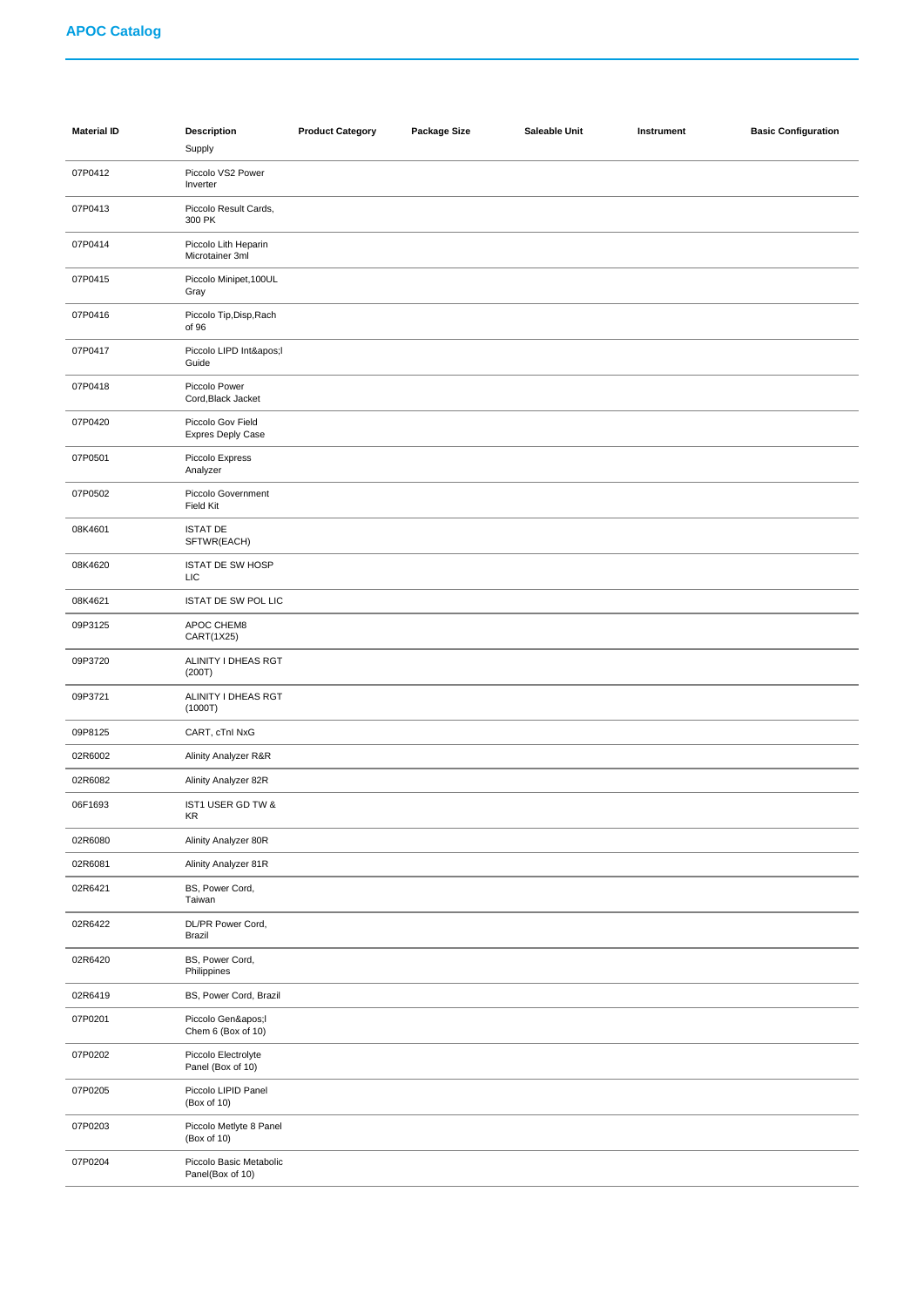| <b>Material ID</b><br>07P0206 | <b>Description</b><br>Piccolo Hepatic Panel<br>(Box of 10) | <b>Product Category</b> | Package Size | Saleable Unit | Instrument | <b>Basic Configuration</b> |
|-------------------------------|------------------------------------------------------------|-------------------------|--------------|---------------|------------|----------------------------|
| 07P0208                       | Piccolo Comp.Metabolic<br>Panel (Box of 10)                |                         |              |               |            |                            |
| 07P0210                       | Piccolo Liver Panel Plus<br>(Box of 10)                    |                         |              |               |            |                            |
| 07P0207                       | Piccolo Renal Panel<br>(Box of 10)                         |                         |              |               |            |                            |
| 07P0209                       | Piccolo Kidney check<br>(Box of 10)                        |                         |              |               |            |                            |
| 07P0215                       | Piccolo Biochem Panel<br>Plus (Box of 10)                  |                         |              |               |            |                            |
| 07P0213                       | Piccolo Basic Meta Plus<br>(Box of 10)                     |                         |              |               |            |                            |
| 07P0211                       | Piccolo Gen'I<br>Chemistry 13 (Box of<br>10)               |                         |              |               |            |                            |
| 07P0212                       | Piccolo LIPID Panel<br>Plus (Box of 10)                    |                         |              |               |            |                            |
| 07P0214                       | Piccolo Metlyte Plus<br>CRP (Box of 10)                    |                         |              |               |            |                            |
| 07P0403                       | Piccolo Verification<br>Controls                           |                         |              |               |            |                            |
| 07P0404                       | Piccolo Verfication<br>Samples w/CRP                       |                         |              |               |            |                            |
| 07P0216                       | Piccolo MetLac 12<br>Panel                                 |                         |              |               |            |                            |
| 07P0402                       | Piccolo Chem Contrl<br>w/CRP                               |                         |              |               |            |                            |
| 07P0401                       | Piccolo Lipid &<br>Gen'I Chem<br>Contrls                   |                         |              |               |            |                            |
| 07P0419                       | Piccolo Gov Field Xpres<br>Dspy Kit                        |                         |              |               |            |                            |
| 03P7557                       | i-STAT1WrlsAnzUpgd                                         |                         |              |               |            |                            |
| 03P7561                       | i-STAT1WrlsAnzUpgd                                         |                         |              |               |            |                            |
| 03P7559                       | i-STAT1WrlsAnzUpgd                                         |                         |              |               |            |                            |
| 03P7558                       | i-STAT1WrlsAnzUpgd                                         |                         |              |               |            |                            |
| 03P7562                       | i-STAT1WrlsAnzUpgd                                         |                         |              |               |            |                            |
| 03P7563                       | i-STAT1WrlsAnzUpgd                                         |                         |              |               |            |                            |
| 03P7560                       | i-STAT1WrlsAnzUpgd                                         |                         |              |               |            |                            |
| 01R2207                       | IHQM DI ORDR MNT1                                          |                         |              |               |            |                            |
| 06P1717                       | PTplus/aPTT Control L1                                     |                         |              |               |            |                            |
| 06P1719                       | PTplus/aPTT Control L3                                     |                         |              |               |            |                            |
| 02R6104                       | i-STAT Alinity Charge<br>Station                           |                         |              |               |            |                            |
| 03P8951                       | PTplus/aPTT Cartridge                                      |                         |              |               |            |                            |
| 03P8950                       | PTplus Cartridge                                           |                         |              |               |            |                            |
| 03P7580                       | <b>iSTAT Wireless Upg</b><br>w/2yrServ                     |                         |              |               |            |                            |
| 03P7570                       | <b>iSTAT Wireless Anl</b><br>w/2yr Serv                    |                         |              |               |            |                            |
| 04P7550                       | i-STAT 1 Analyzer w/2yr<br>Serv                            |                         |              |               |            |                            |
| 06P1723                       | i-STAT Tnl-Nx Control<br>L <sub>3</sub>                    |                         |              |               |            |                            |
|                               |                                                            |                         |              |               |            |                            |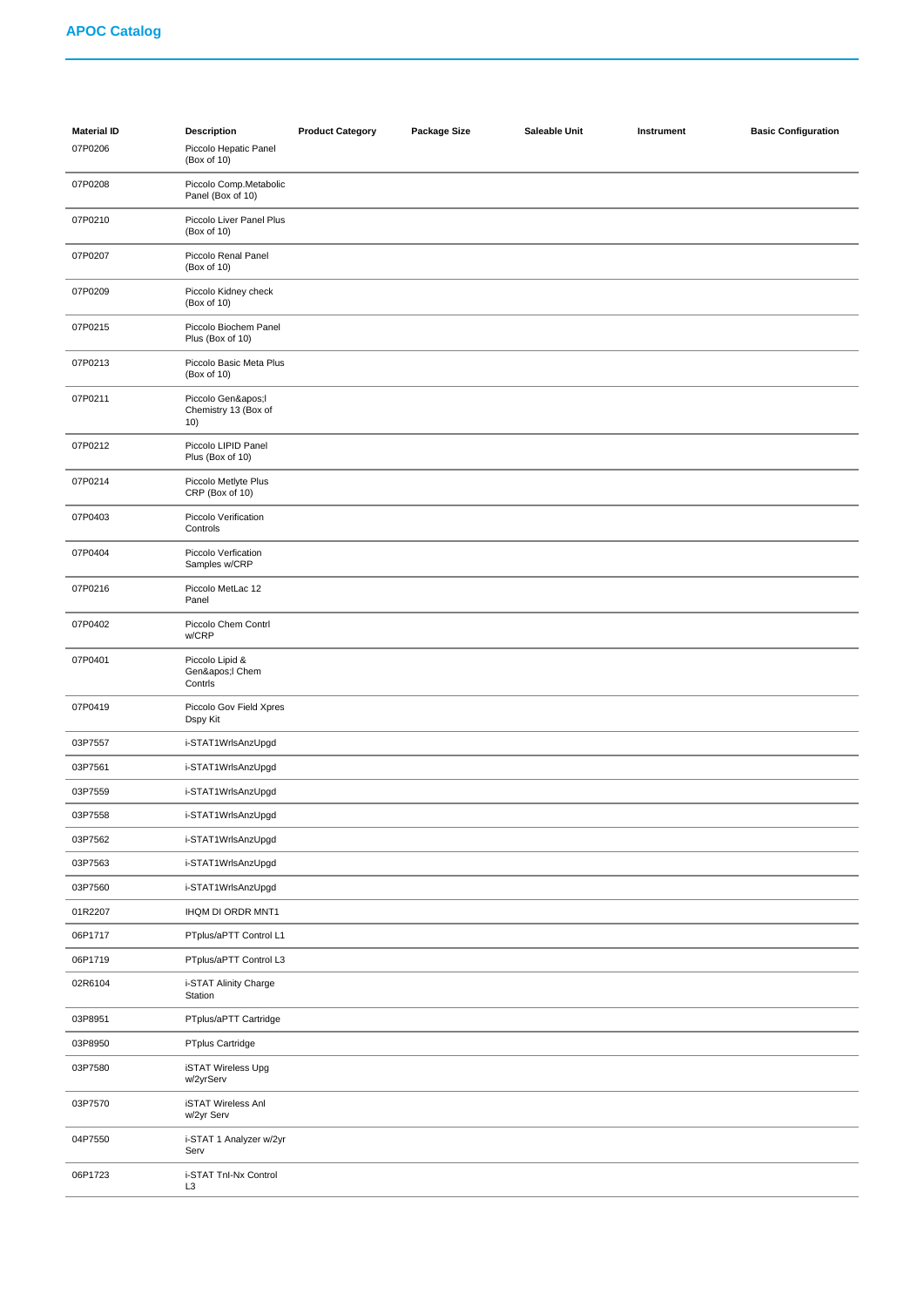| <b>Material ID</b> | <b>Description</b>                              | <b>Product Category</b> | Package Size | Saleable Unit | Instrument | <b>Basic Configuration</b> |
|--------------------|-------------------------------------------------|-------------------------|--------------|---------------|------------|----------------------------|
| 06P1722            | i-STAT Tnl-Nx Control<br>L2                     |                         |              |               |            |                            |
| 06P1721            | i-STAT Tnl-Nx Control<br>L1                     |                         |              |               |            |                            |
| 06P1720            | i-STAT Tnl-Nx Cal Ver<br>Set                    |                         |              |               |            |                            |
| 06P1724            | i-STAT TBI Cal Ver Set                          |                         |              |               |            |                            |
| 06P1727            | i-STAT TBI Control L3                           |                         |              |               |            |                            |
| 06P1726            | i-STAT TBI Control L2                           |                         |              |               |            |                            |
| 06P1725            | i-STAT TBI Control L1                           |                         |              |               |            |                            |
| 07P0551            | Piccolo Anl w/5yr Serv                          |                         |              |               |            |                            |
| 07P0550            | Piccolo Anl w/3yr Serv                          |                         |              |               |            |                            |
| 02R6424            | BS, Power Cord, Nepal                           |                         |              |               |            |                            |
| 02R6425            | DL/PR PWR Cable,<br>Nepal                       |                         |              |               |            |                            |
| 02R6423            | BS, Power Cord,<br>Senegal                      |                         |              |               |            |                            |
| 04W5325            | Tnl-NX Cartridge                                |                         |              |               |            |                            |
| 04P7405            | i-STAT1 Printer, China                          |                         |              |               |            |                            |
| 03S0250            | Cartridge, TBI                                  |                         |              |               |            |                            |
| 06F1694            | IST1 USER GD HU                                 |                         |              |               |            |                            |
| 04X6425            | Cartridge, TBI                                  |                         |              |               |            |                            |
| 03P7595            | <b>iSTAT1 Wireless</b><br>Analyzer 5ghz upgrade |                         |              |               |            |                            |
| 03P7507            | <b>ISTAT WIRELESS ANZ</b><br>5ghz               |                         |              |               |            |                            |
| 03P7597            | <b>iSTAT1 Wireless ANZ</b><br>5ghz upgrade      |                         |              |               |            |                            |
| 09P3126            | APOC CHEM8<br>CART(1X25)                        |                         |              |               |            |                            |
| 03P7582            | i-STAT1WrlsAnzUpgd                              |                         |              |               |            |                            |
| 03P7585            | i-STAT1WrlsAnzUpgd                              |                         |              |               |            |                            |
| 03P7584            | i-STAT1WrlsAnz5ghz                              |                         |              |               |            |                            |
| 03P7583            | <b>iSTAT1 Wireless</b><br>Analyzer 5ghz         |                         |              |               |            |                            |
| 03P7581            | <b>iSTAT1</b> Wireless<br>Analyzer 5ghz         |                         |              |               |            |                            |
| 03P7586            | iSTAT1 Wireless<br>Analyzer 5ghz                |                         |              |               |            |                            |
| 03P7591            | iSTAT1 Wireless<br>Analyzer 5ghz                |                         |              |               |            |                            |
| 03P7590            | iSTAT1 Wireless<br>Analyzer 5ghz                |                         |              |               |            |                            |
| 03P7589            | iSTAT1 Wireless<br>Analyzer 5ghz                |                         |              |               |            |                            |
| 03P7588            | <b>iSTAT1 Wireless</b><br>Analyzer 5ghz         |                         |              |               |            |                            |
| 03P7587            | <b>iSTAT1 Wireless</b><br>Analyzer 5ghz         |                         |              |               |            |                            |
| 03P7592            | <b>iSTAT1 Wireless</b><br>Analyzer 5ghz         |                         |              |               |            |                            |
| 04P7503            | IST STAT 1 ANALYZ                               |                         |              |               |            |                            |
| 03P8551            | CART, CG4+, CR1                                 |                         |              |               |            |                            |